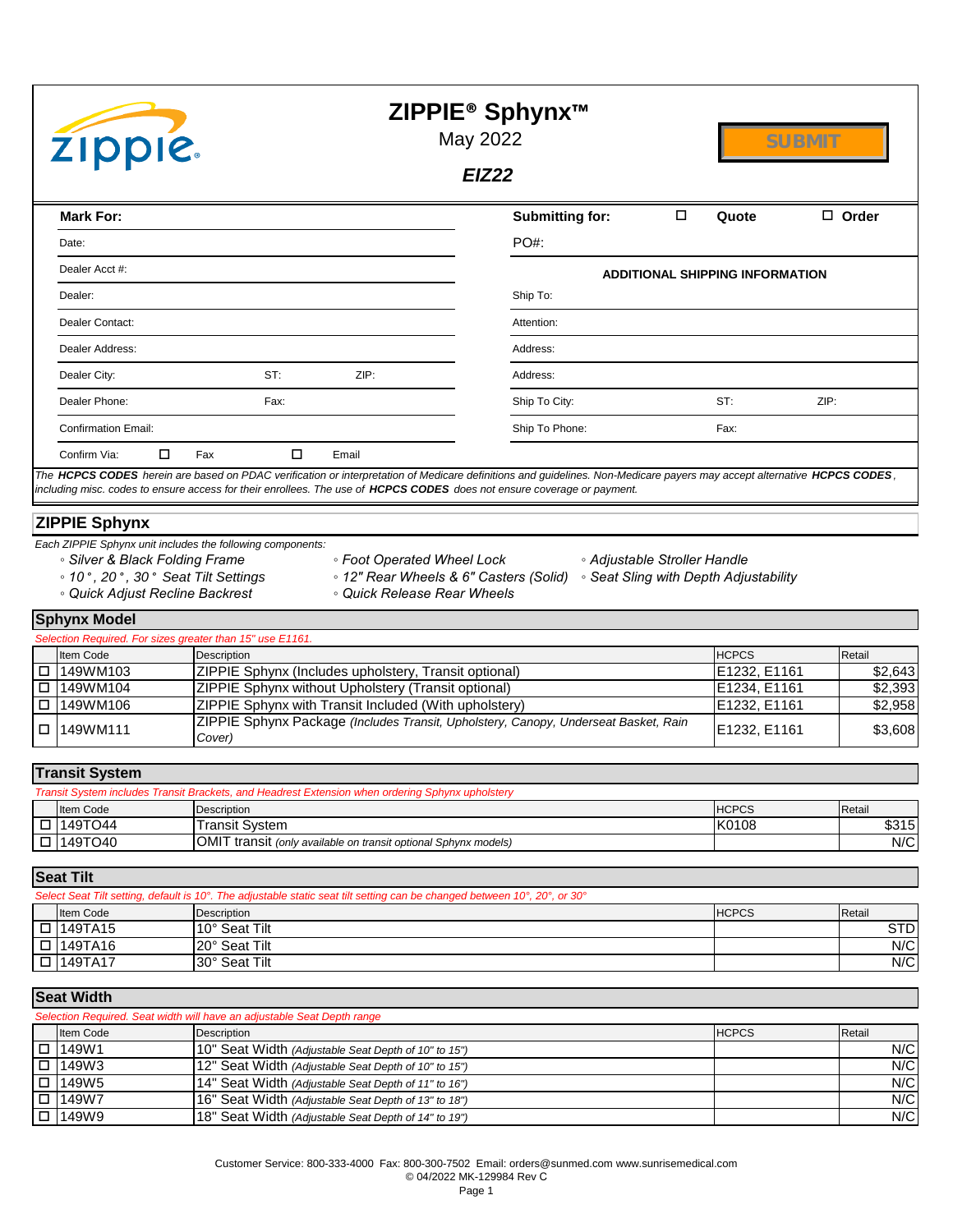#### **Seat Depth**

| Selection Required. Seat depth is adjustable within the range stated above for the Seat Width |                                                                 |              |        |  |  |  |  |  |  |  |
|-----------------------------------------------------------------------------------------------|-----------------------------------------------------------------|--------------|--------|--|--|--|--|--|--|--|
| Item Code                                                                                     | <b>Description</b>                                              | <b>HCPCS</b> | Retail |  |  |  |  |  |  |  |
| $\Box$ 149SD3                                                                                 | 10" Seat Depth (Only available on 10" and 12" Seat Widths)      |              | N/C    |  |  |  |  |  |  |  |
| $\Box$ 149SD4                                                                                 | 11" Seat Depth (Only available on 10", 12" and 14" Seat Widths) |              | N/C    |  |  |  |  |  |  |  |
| $\Box$ 149SD5                                                                                 | 12" Seat Depth (Only available on 10", 12" and 14" Seat Widths) |              | N/C    |  |  |  |  |  |  |  |
| $\Box$ 149SD6                                                                                 | 13" Seat Depth (N/A on 18" Seat Width)                          |              | N/C    |  |  |  |  |  |  |  |
| $\Box$ 149SD7                                                                                 | 14" Seat Depth                                                  |              | N/C    |  |  |  |  |  |  |  |
| $\Box$ 149SD8                                                                                 | 15" Seat Depth                                                  |              | N/C    |  |  |  |  |  |  |  |
| $\Box$ 149SD9                                                                                 | 16" Seat Depth (N/A on 10" or 12" Seat Widths)                  |              | N/C    |  |  |  |  |  |  |  |
| □ 149SD10                                                                                     | 17" Seat Depth (Only available on 16" and 18" Seat Widths)      |              | N/C    |  |  |  |  |  |  |  |
| □ 149SD11                                                                                     | 18" Seat Depth (Only available on 16" and 18" Seat Widths)      |              | N/C    |  |  |  |  |  |  |  |
| □ 149SD12                                                                                     | 19" Seat Depth (Only available on 18" Seat Width)               |              | N/C    |  |  |  |  |  |  |  |

| <b>Tilt</b>     |            |       |       |       |       | <b>Front Seat Height</b> |       |            |       |       |  |  |
|-----------------|------------|-------|-------|-------|-------|--------------------------|-------|------------|-------|-------|--|--|
|                 | Seat Depth |       |       |       |       |                          |       |            |       |       |  |  |
| Angle           | 10"        | 11"   | 12"   | 13"   | 14"   | 15"                      | 16"   | 17"        | 18"   | 19"   |  |  |
| 10 <sup>o</sup> | 18"        | 18"   | 18"   | 18.5" | 18.5" | 18.5"                    | 19"   | <b>19"</b> | 19"   | 19.5" |  |  |
| $20^{\circ}$    | 17.5"      | 17.5" | 18"   | 18.5" | 18.5" | 19"                      | 19.5" | 19.5"      | 20"   | 20.5" |  |  |
| 30 <sup>o</sup> | 16.5"      | 17"   | 17.5" | 18"   | 18.5" | 19"                      | 19.5" | 20"        | 20.5" | 21"   |  |  |

#### **Seat-To-Footplate Range (Lower Leg Length)**

Item Code Description HCPCS Retail o 149LO64 Extra Short Seat-To-Footplate Range N/C o 149LO61 Short Seat-To-Footplate Range N/C o 149LO62 Medium Seat-To-Footplate Range N/C o 149LO63 Long Seat-To-Footplate Range N/C *Selection Required. Reference table below for achievable Seat-To-Footplate distances relative to the Seat Width & Depth.*

| <b>Seat Width</b><br>10"<br>12"<br>14" |                     |                   | Achievable Seat-to-Footplate Distances* |               |            |             |               |                 |               |               |               |  |  |
|----------------------------------------|---------------------|-------------------|-----------------------------------------|---------------|------------|-------------|---------------|-----------------|---------------|---------------|---------------|--|--|
|                                        | Seat-to-Footplate   | <b>Seat Depth</b> |                                         |               |            |             |               |                 |               |               |               |  |  |
|                                        | <b>Range Option</b> | 10"               | 11"                                     | 12"           | 13"        | 14"         | 15"           | 16"             | 17"           | 18"           | 19"           |  |  |
|                                        | <b>Extra Short</b>  | $6" - 12"$        | $6" - 11"$                              | $6" - 10.5"$  | $6" - 10"$ | $5" - 10"$  | $5" - 10"$    | N/A             | N/A           | N/A           | N/A           |  |  |
|                                        | <b>Short</b>        | 12"-15.5"         | $11" - 15"$                             | $10.5" - 15"$ | 10"-14.5"  | 10"-14.5"   | $10" - 14.5"$ | N/A             | N/A           | N/A           | N/A           |  |  |
|                                        | <b>Medium</b>       | 16"-17.5"         | 15"-17.5"                               | 14.5"-17"     | 14"-17.5"  | 14"-17.5"   | 13.5"-16.5"   | N/A             | N/A           | N/A           | N/A           |  |  |
|                                        | Long                | 18"-19"           | 16.5"-19"                               | 16"-19"       | 16"-19"    | 16"-19"     | 15.5"-19"     | N/A             | N/A           | N/A           | N/A           |  |  |
|                                        | <b>Extra Short</b>  | N/A               | $6" - 11"$                              | $6" - 10.5"$  | $6" - 10"$ | $5" - 10"$  | $5" - 10"$    | $5" - 10"$      | N/A           | N/A           | N/A           |  |  |
|                                        | <b>Short</b>        | N/A               | $11" - 15"$                             | $10.5" - 15"$ | 10"-14.5"  | 10"-14.5"   | 10"-14.5"     | $10" - 14.5"$   | N/A           | N/A           | N/A           |  |  |
|                                        | <b>Medium</b>       | N/A               | 15"-17.5"                               | $14.5" - 17"$ | 14"-17.5"  | 14"-17.5"   | 13.5"-16.5"   | 13"-16"         | N/A           | N/A           | N/A           |  |  |
|                                        | Long                | N/A               | 16.5"-19"                               | 16"-19"       | 16"-19"    | 16"-19"     | 15.5"-19"     | 15"-19"         | N/A           | N/A           | N/A           |  |  |
|                                        | <b>Extra Short</b>  | N/A               | N/A                                     | N/A           | $6" - 10"$ | $5" - 10"$  | $5" - 10"$    | $5" - 10"$      | $6" - 10"$    | $7" - 10"$    | N/A           |  |  |
| 16"                                    | <b>Short</b>        | N/A               | N/A                                     | N/A           | 10"-14.5"  | 10"-14.5"   | 10"-14.5"     | $10" - 14.5"$   | $10" - 14"$   | $10" - 14"$   | N/A           |  |  |
|                                        | <b>Medium</b>       | N/A               | N/A                                     | N/A           | 14"-17.5"  | 14"-17.5"   | 13.5"-16.5"   | $13" - 16"$     | 13"-15.5"     | $13" - 15.5"$ | N/A           |  |  |
|                                        | Long                | N/A               | N/A                                     | N/A           | 16"-19"    | 16"-19"     | 15.5"-19"     | 15"-19"         | 15"-19"       | 14.5"-19"     | N/A           |  |  |
|                                        | <b>Extra Short</b>  | N/A               | N/A                                     | N/A           | N/A        | 10"-14.5"   | $10" - 14"$   | $10" - 14"$     | $10" - 14"$   | $10" - 13.5"$ | 10"-11.5"     |  |  |
| 18"                                    | <b>Short</b>        | N/A               | N/A                                     | N/A           | N/A        | $12" - 15"$ | $11.5" - 15"$ | $11.5" - 14.5"$ | 11.5"-14.5"   | $11.5" - 14"$ | 11.5"-13.5"   |  |  |
|                                        | Medium              | N/A               | N/A                                     | N/A           | N/A        | $14" - 17"$ | 13.5"-16.5"   | $13" - 16"$     | $13" - 15.5"$ | $13" - 15.5"$ | $13" - 15.5"$ |  |  |
|                                        | Long                | N/A               | N/A                                     | N/A           | N/A        | 15.5"-19"   | 15.5"-19"     | 15"-19"         | 15"-19"       | 14.5"-19"     | 14.5"-19"     |  |  |

*\*NOTE: All seat-to-footplate distances based on 10 deg tilt setting (seat to floor angle).*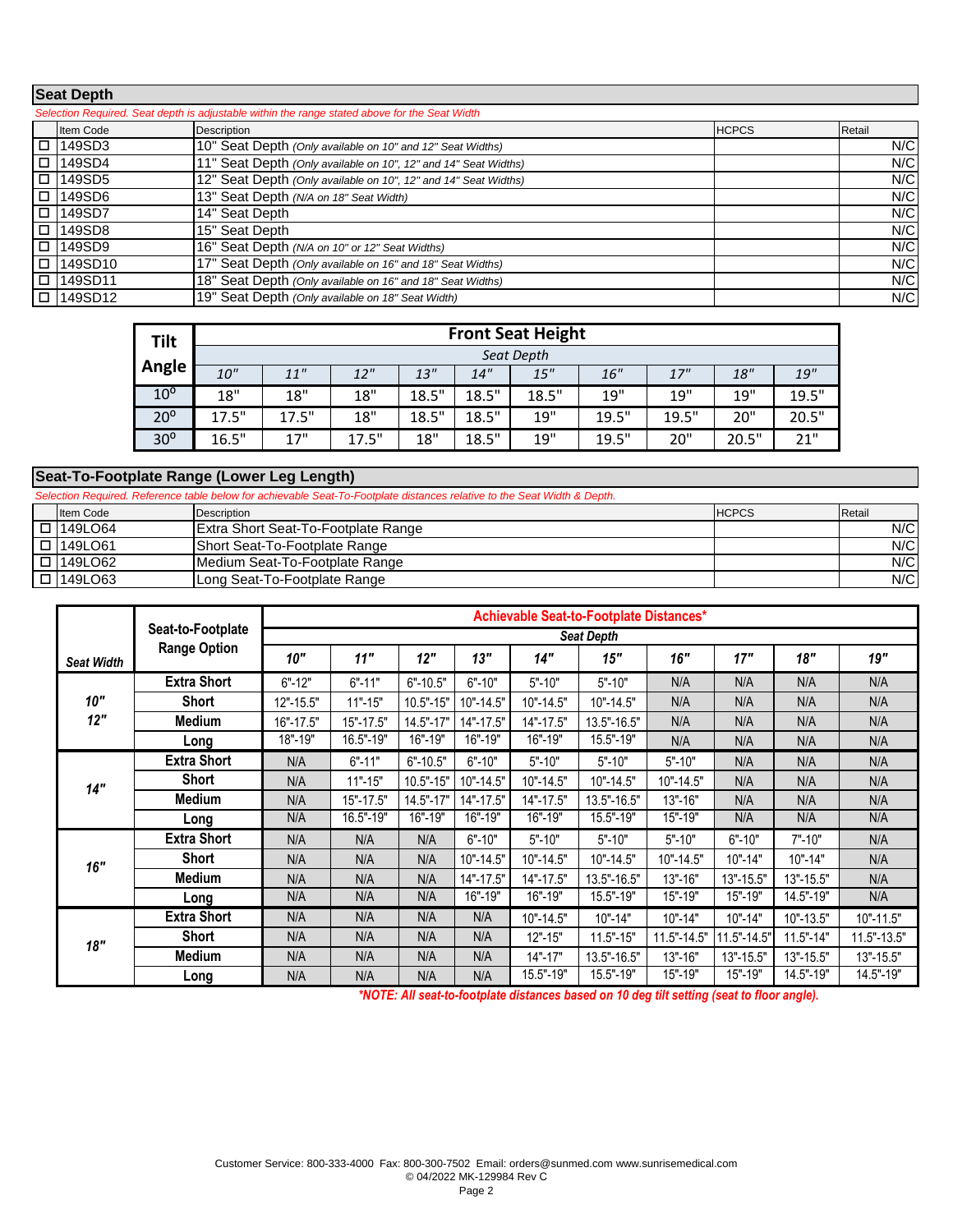## **Sphynx Upholstery for E1232 Sphynx Model**

| Selection Required for Upholstery-Included Sphynx Model (E1232). Includes seat and back cushions with tension adjustable straps and seat sling. |                           |              |            |  |  |  |  |  |  |  |
|-------------------------------------------------------------------------------------------------------------------------------------------------|---------------------------|--------------|------------|--|--|--|--|--|--|--|
| Item Code                                                                                                                                       | <b>Description</b>        | <b>HCPCS</b> | Retail     |  |  |  |  |  |  |  |
| □ 149UC37                                                                                                                                       | Sphynx Upholstery - Black |              | <b>STD</b> |  |  |  |  |  |  |  |
| □ 149UC49                                                                                                                                       | Sphynx Upholstery - Red   |              | N/C        |  |  |  |  |  |  |  |
| □ 149UC50                                                                                                                                       | Sphynx Upholstery - Blue  |              | N/C        |  |  |  |  |  |  |  |
| □ 149UC51                                                                                                                                       | Sphynx Upholstery - Green |              | N/C        |  |  |  |  |  |  |  |
| □ 149UC52                                                                                                                                       | Sphynx Upholstery - Pink  |              | N/C        |  |  |  |  |  |  |  |
| □ 149UC53                                                                                                                                       | <b>OMIT upholsterv</b>    |              | N/C        |  |  |  |  |  |  |  |

# **Sphynx Upholstery for E1234 Sphynx Model**

*Selection Required for Upholstery-Optional Sphynx Model (E1234). Includes seat and back cushions with tension adjustable straps and seat sling.*

| Item Code      | <b>Description</b>         | <b>HCPCS</b> | Retail |
|----------------|----------------------------|--------------|--------|
| I □ 149UC54    | ISphynx Upholstery - Black |              | \$250  |
| $\Box$ 149UC55 | Sphynx Upholstery - Red    |              | \$250  |
| $\Box$ 149UC56 | ISphynx Upholstery - Blue  |              | \$250  |
| I □ 149UC57    | ISphynx Upholstery - Green |              | \$250  |
| $\Box$ 149UC58 | Sphynx Upholstery - Pink   |              | \$250  |
| $\Box$ 149UC53 | <b>OMIT</b> upholsterv     |              | N/C    |

### **JAY Options**

| Required to attach JAY order forms for bundled products |                     |             |  |              |        |        |  |  |  |  |  |
|---------------------------------------------------------|---------------------|-------------|--|--------------|--------|--------|--|--|--|--|--|
| Item Code                                               | Description         |             |  | <b>HCPCS</b> | Retail |        |  |  |  |  |  |
| $\Box$ 149JC20                                          | <b>JAY Cushion</b>  | JAY Part #: |  |              |        | See OF |  |  |  |  |  |
| $\Box$ 149JB02                                          | <b>JAY Backrest</b> | JAY Part #: |  |              |        | See OF |  |  |  |  |  |

### **Towel Bar**

|          | Select the towel bar size, default is 2" for more compact folded package. Select 4" Towel Bar to accommodate posterior contoured back supports. |                  |              |        |  |  |  |  |  |  |
|----------|-------------------------------------------------------------------------------------------------------------------------------------------------|------------------|--------------|--------|--|--|--|--|--|--|
|          | <b>Item Code</b>                                                                                                                                | Description      | <b>HCPCS</b> | Retail |  |  |  |  |  |  |
| $\Box$   | 149QT02                                                                                                                                         | Towel Bar<br>יהו |              | STDI   |  |  |  |  |  |  |
| $\Gamma$ | 149QT01                                                                                                                                         | Гоwel Bar<br>14" |              | N/C    |  |  |  |  |  |  |

#### **Head Supports**

| <b>Item Code</b> | Description                                             | LICDCC<br>INUPUS | Retail |
|------------------|---------------------------------------------------------|------------------|--------|
| <b>49HE75</b>    | <b>Headrest Extension (Required with transit option</b> | E0966            | \$150  |
| 149ZH25          | Padded Headwings (May interfere with full torso vest)   |                  | \$250  |

## **Trunk & Arm Positioning**

|        | Item Code          | Description                                                                                            | <b>HCPCS</b> | Retail |
|--------|--------------------|--------------------------------------------------------------------------------------------------------|--------------|--------|
| $\Box$ | 149KI7             | H-Harness (Requires 3-Point Pelvic Belt. Requires Headrest Ext. w/ std. uph. N/A with Full Torso Vest) | E0960        | \$182  |
| $\Box$ | 149JY06            | JAY Center Opening Dynamic (Requires Headrest Ext. & Select harness size below)                        | E0960        | \$168  |
|        | 149JZ01            | Small                                                                                                  |              | N/C    |
| О      | 149JZ02            | Medium                                                                                                 |              | N/C    |
| □      | 149JZ03            | Large                                                                                                  |              | N/C    |
| $\Box$ | 149JZ04            | X-Large                                                                                                |              | N/C    |
| □      | 149KI9             | Full Torso Support Vest (Requires Headrest Ext., N/A with H-Harness or Lateral Supports)               |              | \$225  |
| $\Box$ | 149K <sub>18</sub> | Adjustable Lateral Support & Scoli Strap (Requires Armrests, N/A with Full Torso Vest)                 |              | \$182  |
| $\Box$ | 149AA1             | Flip-Up Armrests (Angle Adjustable)                                                                    | E0973        | \$275  |
| $\Box$ | 149A206            | Upper Extremity Support Tray - Grey (Requires armrests)                                                | E0950        | \$200  |
|        | □ 149A207          | Upper Extremity Support Tray - Clear (Requires armrests)                                               | E0950        | \$200  |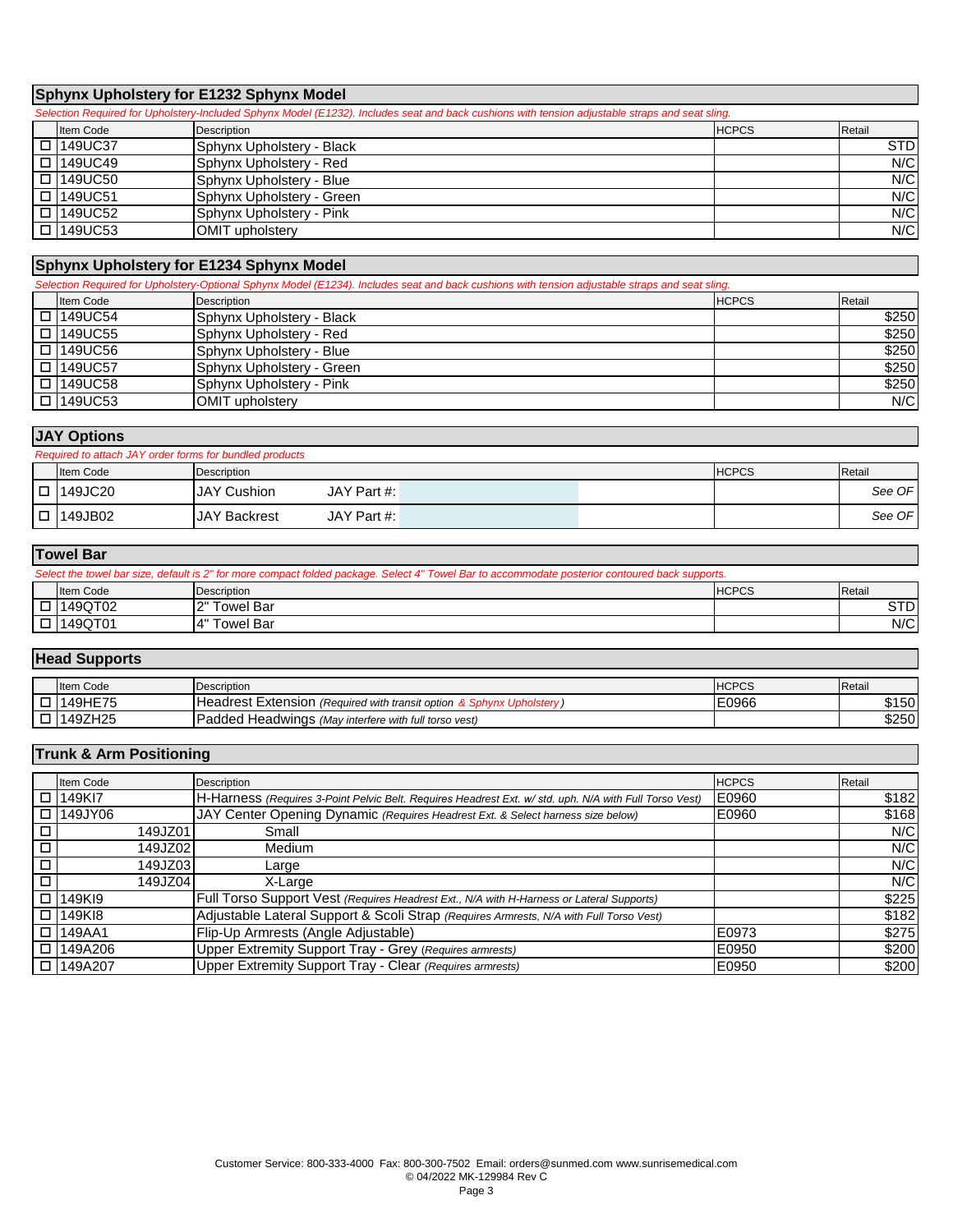| <b>Pelvic Positioning</b> |                  |                                                                                    |              |        |
|---------------------------|------------------|------------------------------------------------------------------------------------|--------------|--------|
|                           | Item Code        | Description                                                                        | <b>HCPCS</b> | Retail |
|                           | □ 149ZZ29        | 3-Point Pelvic Belt (Requires H-Harness, N/A with Medial Thigh Support)            | E0978        | \$125  |
|                           | □ 149ZZ11        | 2-Point positioning belt w/ 4.5" pad                                               | E0978        | \$100  |
|                           | $\Box$ 149ZZ24   | V-Contour 4-Point Belt- Small Pad                                                  | E0978        | \$175  |
|                           | $\Box$ $149ZZ23$ | V-Contour 4-Point Belt- Med Pad                                                    | E0978        | \$175  |
|                           | □ 149KP05        | Hip Guides - Inset Mount (Pair) (Reduces seat width by 1" per side)                | E0956        | \$250  |
|                           | $\Box$ 149KP06   | Hip Guides - In-Line Mount (Pair)                                                  | E0956        | \$250  |
|                           | □ 149CU30        | Cushion 1" Foam Riser                                                              | K0669        | \$120  |
|                           | □ 149CU12        | <b>Wedge Cushion Insert</b>                                                        | E2294        | \$265  |
|                           | □ 149KH11        | Medial Thigh Support (Includes hardware, N/A with H-Harness & 3-Point Pelvic Belt) | E0957, E1028 | \$358  |

# **Foot & Leg Positioning**

| Item Code     | Description                                          | <b>HCPCS</b> | Retail |
|---------------|------------------------------------------------------|--------------|--------|
| □ 149F26      | Angle Adjustable Aluminum Footplates (Pair) Required | K0040, E0990 | \$250  |
| $\Box$ 149HL5 | Leg Strap                                            | K0038        | \$43   |
| $\Box$ 149A54 | Extra Leg Strap                                      |              | \$38   |
| □ 149F304     | Foot & Ankle Positioners - Small                     | E0951, E0952 | \$165  |
| □ 149F305     | Foot & Ankle Positioners - Medium                    | E0951, E0952 | \$165  |
| □ 149F306     | Foot & Ankle Positioners - Large                     | E0951, E0952 | \$165  |
| □ 149F307     | Foot & Ankle Positioners - XL                        | E0951, E0952 | \$165  |

| <b>Accessories</b> |                |                                                             |              |        |
|--------------------|----------------|-------------------------------------------------------------|--------------|--------|
|                    | Item Code      | <b>Description</b>                                          | <b>HCPCS</b> | Retail |
|                    | $\Box$ 149LF16 | Battery Utility Tray (limit 50lbs, includes 1 utility hook) | E1029        | \$452  |
|                    | I □ 149LF17    | Ventilator Tray (Vertical mount)                            | E1029        | \$415  |
|                    | I □ I149LF6    | Utility Hooks & ZIPPIE Bag                                  |              | \$108  |
|                    | I □ I149HE76   | Headrest Cover - Canopy (Includes hardware)                 | K0108        | \$300  |
|                    | $\Box$ 149A468 | Underseat Storage Basket (N/A with Battery Tray)            |              | \$155  |
|                    | I □ I149LF5    | <b>Cup Holder</b>                                           |              | \$75]  |
|                    | I □ I149A466   | <b>Curb Tipper</b>                                          |              | \$100  |
|                    | I □ I149A467   | Rain Cover (Requires Headrest Cover - Canopy)               |              | \$195  |
|                    | $\Box$ 149A1   | <b>ZIPPIE Backpack</b>                                      |              | \$81   |
|                    | $\Box$ 149A469 | <b>Tool Kit</b>                                             |              | \$43]  |